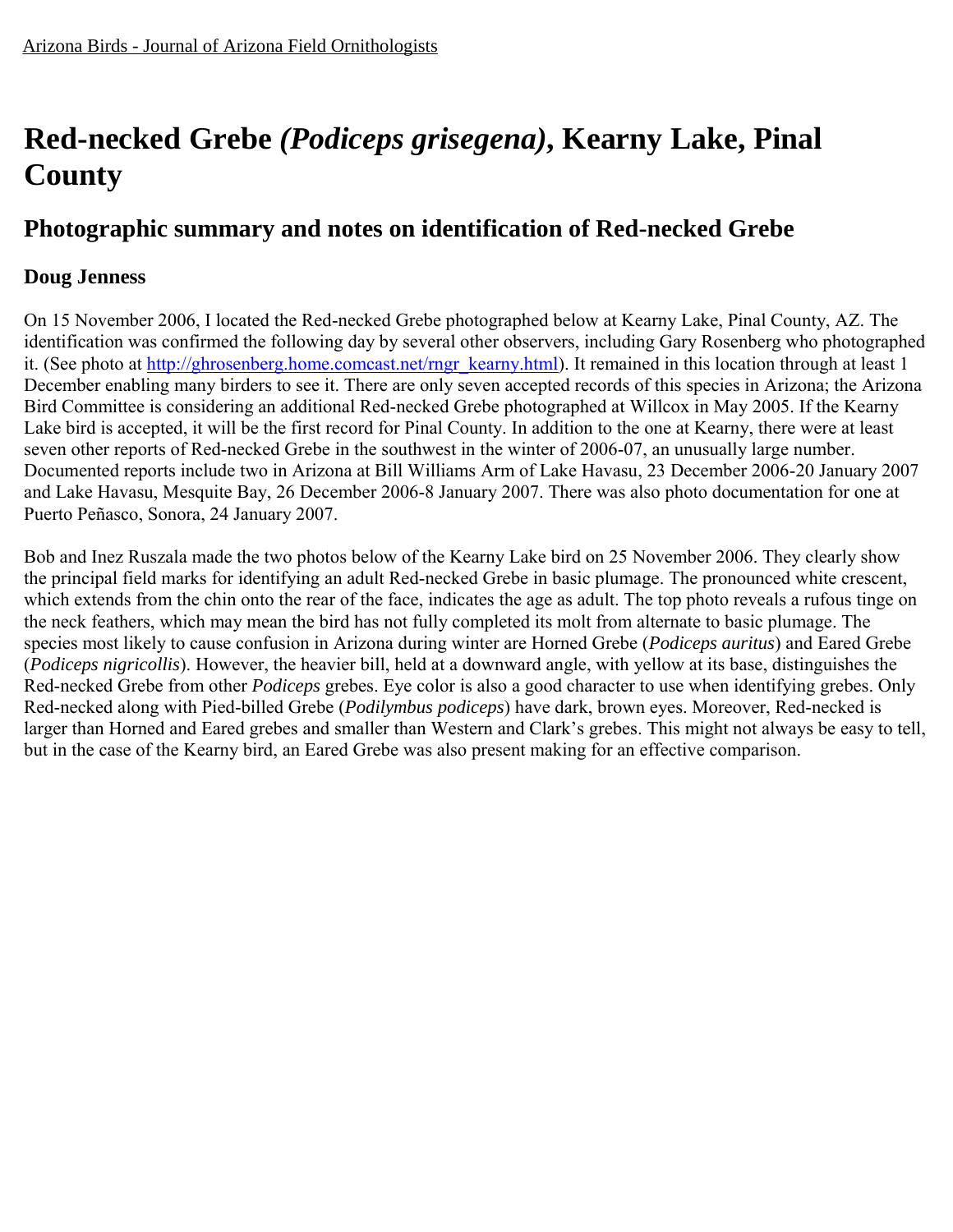## Arizona Birds - Journal of Arizona Field Ornithologists

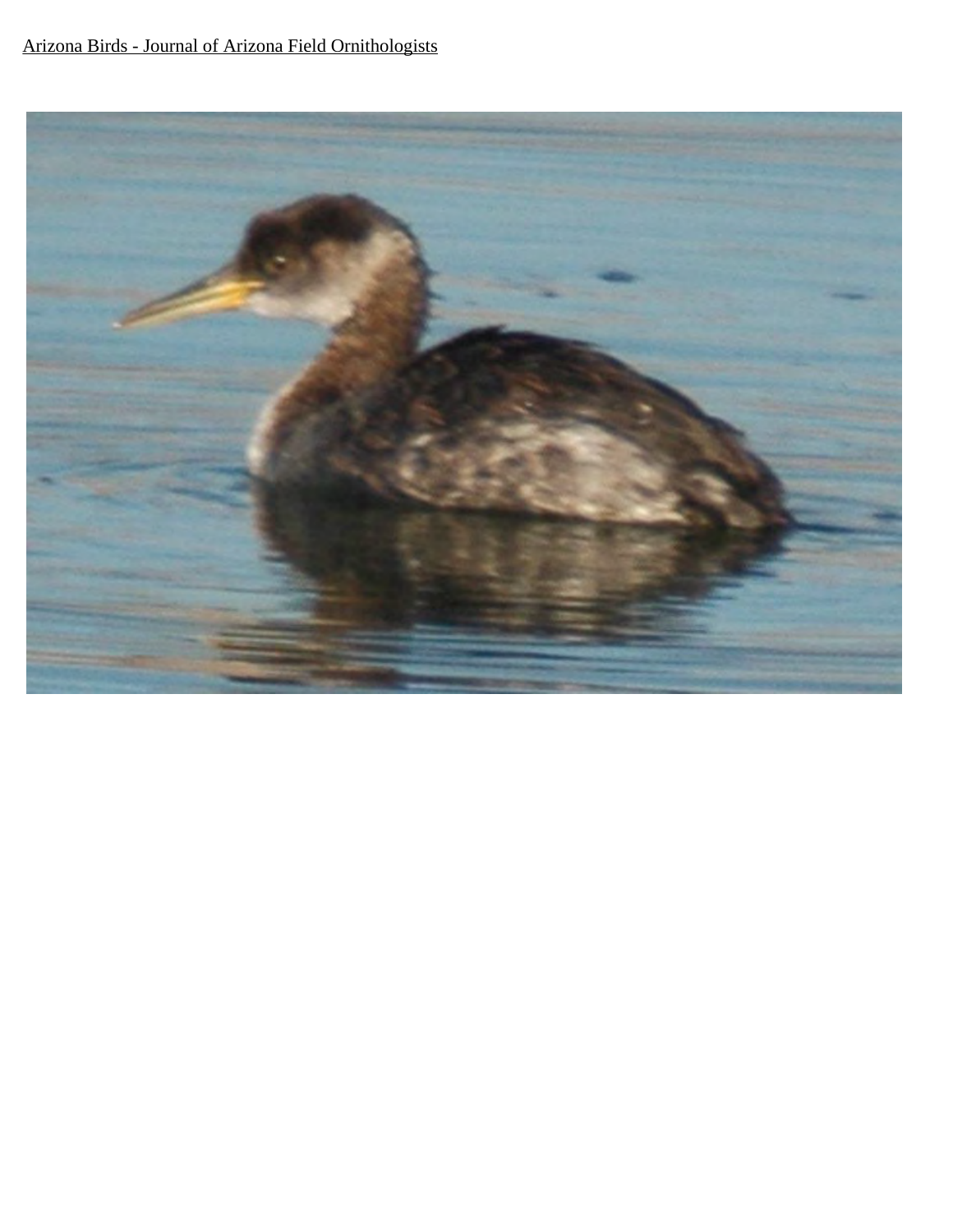#### Arizona Birds - Journal of Arizona Field Ornithologists



On first-winter Red-necked Grebe the white crescent is not as distinctly bordered as on adults. The photo below taken 23 December 2006 photo at the Bill Williams Arm of Lake Havasu, La Paz County, AZ by Tony Godfrey shows a likely first-winter bird. It has a more diffuse facial pattern and no well-defined white crescent. Its head is also slightly rounder, which is another characteristic of first-winter birds.